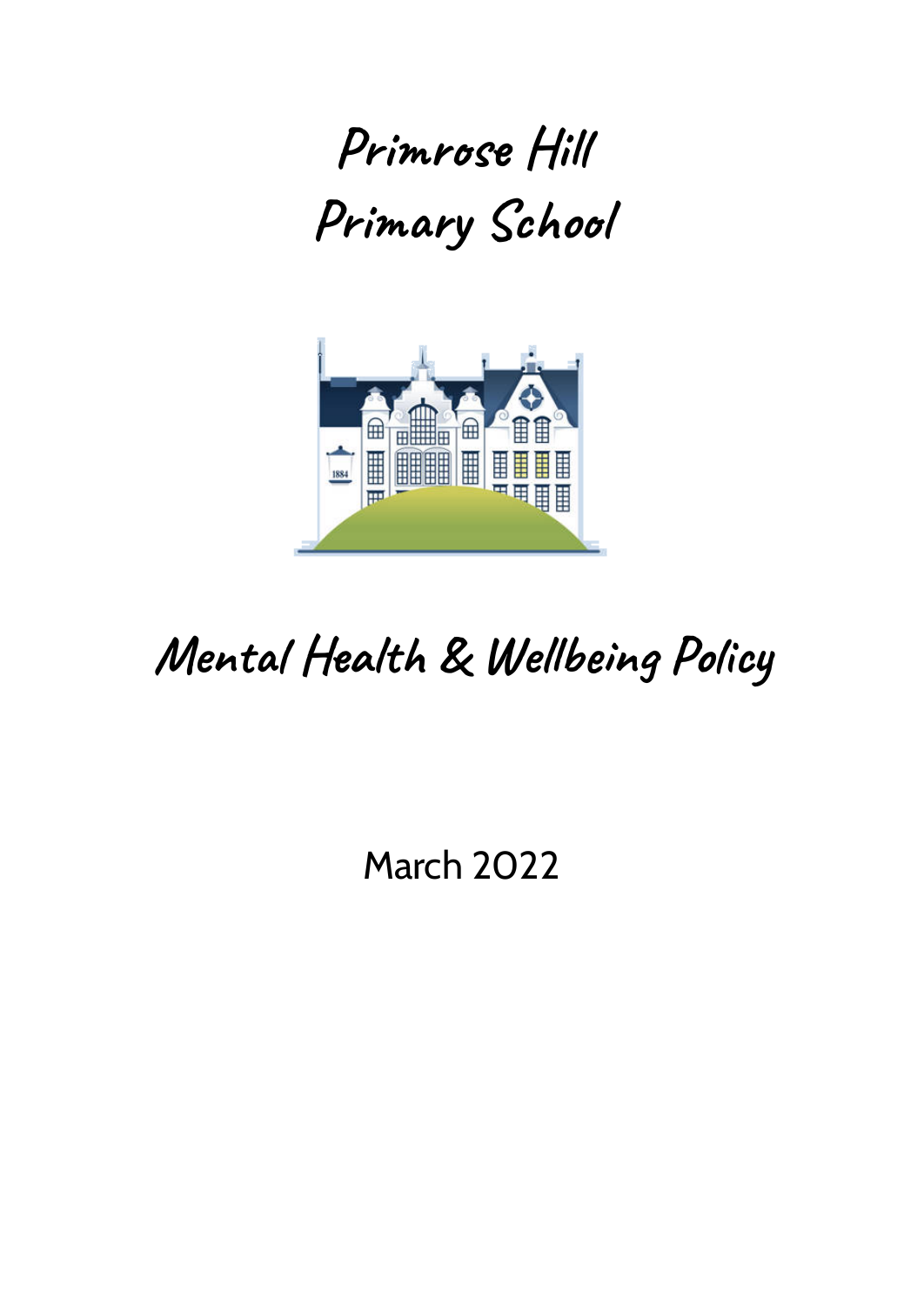Named Mental Health Lead: Amanda Aplicano ( Pastoral Lead)

Named Governor with lead on mental health: Isabel Murphy

#### 1. **Why mental health and wellbeing is important**

At Primrose Hill Primary School, we aim to promote positive mental health and wellbeing for our whole school community (children, staff, parents and carers), and recognise how important mental health and emotional wellbeing is to our lives in just the same way as physical health. We recognise that children's mental health is a crucial factor in their overall wellbeing and can affect their learning and achievement. All children go through ups and downs during their school career and some face significant life events.

- The national prevalence of children and young people who have a diagnosable mental health condition is 9.6%. This equates to 4,652 children and young people in Camden
- The Mental Health of Children and Young People Survey 2020 showed that 1 in 6 5-16 year olds were identified as having a probable mental health disorder. This is an increase from 2017 when it was 1 in 9
- 92% of young people will experience a significant bereavement before the age of 16 years (Child Bereavement UK).

Mental Health difficulties can have an enormous impact on children and young people's quality of life, relationships and academic achievement. In many cases it is life-limiting.

The Department for Education (DfE) recognises that: "in order to help their children succeed; schools have a role to play in supporting them to be resilient and mentally healthy".

Schools can be a place for children and young people to experience a nurturing and supportive environment that has the potential to develop self-esteem and give positive experiences for overcoming adversity and building resilience. For some, school will be a place of respite from difficult home lives and offer positive role models and relationships, which are critical in promoting children's wellbeing and can help engender a sense of belonging and community.

Our role in school is to ensure that children are able to manage times of change and stress, and that they are supported to reach their potential or access help when they need it. We also aim to ensure that children learn about what they can do to maintain positive mental health, what affects their mental health, how they can help reduce the stigma surrounding mental health issues, and where they can go if they need help and support.

Our aim is to help develop the protective factors which build resilience to mental health difficulties and to be a school where:

- All children are valued.
- Children have a sense of belonging and feel safe.
- Children feel able to talk openly with trusted adults about their problems without feeling any stigma.
- Positive mental health is promoted and valued.
- Bullying is not tolerated.

In addition to children's wellbeing, we recognise the importance of promoting staff mental health and wellbeing.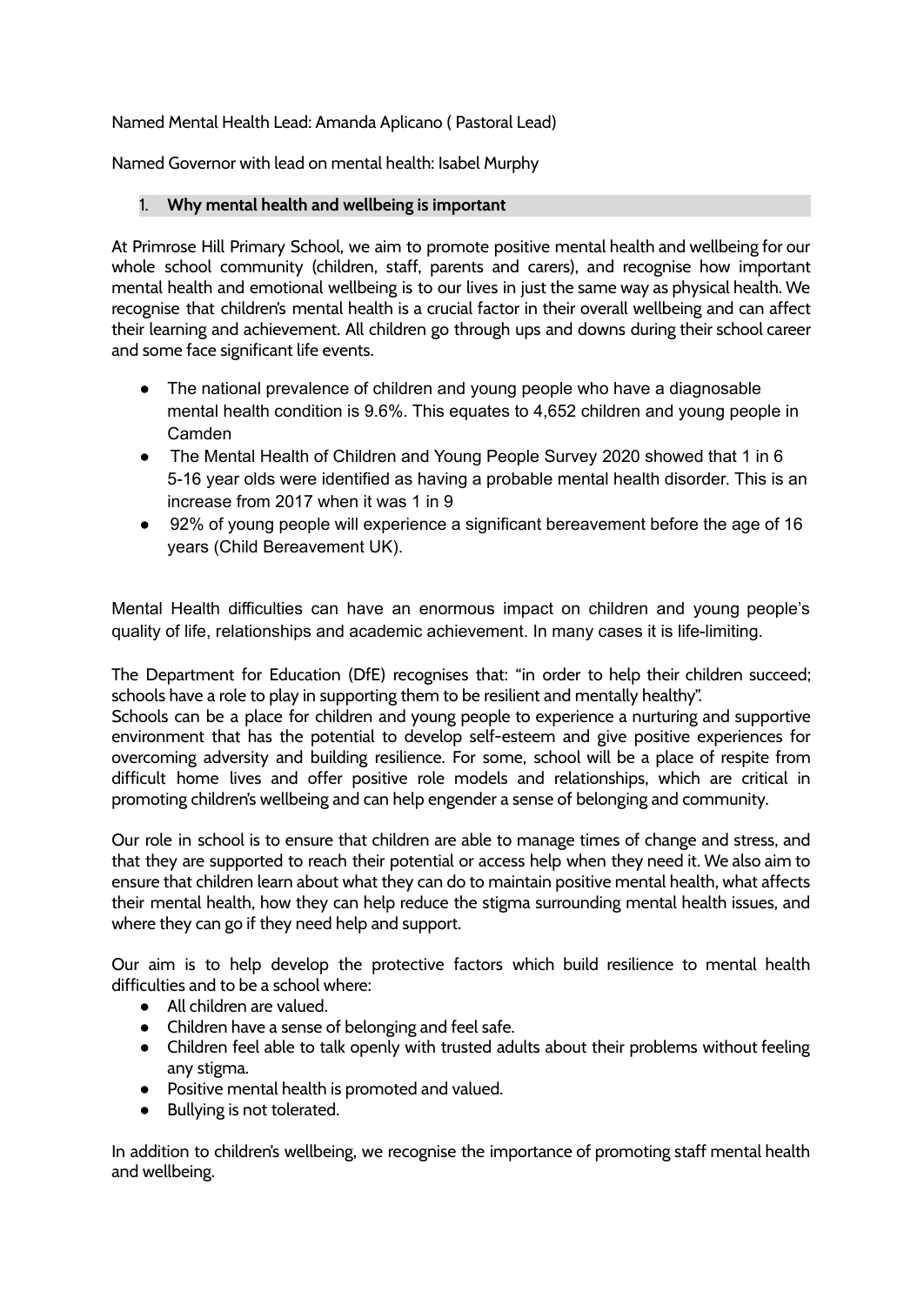COVID and the lock downs have had and continue to have a huge impact on many children and young people's mental health, as well as on their families and on staff. Some will have experienced anxiety, stress, loss and bereavement and trauma that continue to have a lasting impact on their mental health and wellbeing.

#### 2. **Purpose of the policy**

This policy sets out:

- How we promote positive mental health.
- How we prevent mental health difficulties
- How we identify and support children with mental health needs.
- How we train and support all staff to understand mental health issues and spot early warning signs to help prevent or address mental health difficulties
- Key information about some common mental health difficulties.
- Where parents, staff and children can get further advice and support.

The Policy covers two essential principles of Mental Health provision in schools

- 1. Promoting positive mental health for all
- 2. Identifying and providing targeted support for those with specific mental health needs

#### 3. **Definition of mental health and wellbeing**

We use the World Health Organisation's definition of mental health and wellbeing " a state of well-being in which every individual realises his or her own potential, can cope with the normal stresses of life, can work productively and fruitfully, and is able to make a contribution to her or *his community".*

Mental health and wellbeing is not just the absence of mental health problems. We want all children/young people to:

- feel confident in themselves.
- be able to express a range of emotions appropriately.
- be able to make and maintain positive relationships with others.
- cope with the stresses of everyday life.
- manage times of stress and be able to deal with change.
- learn and achieve.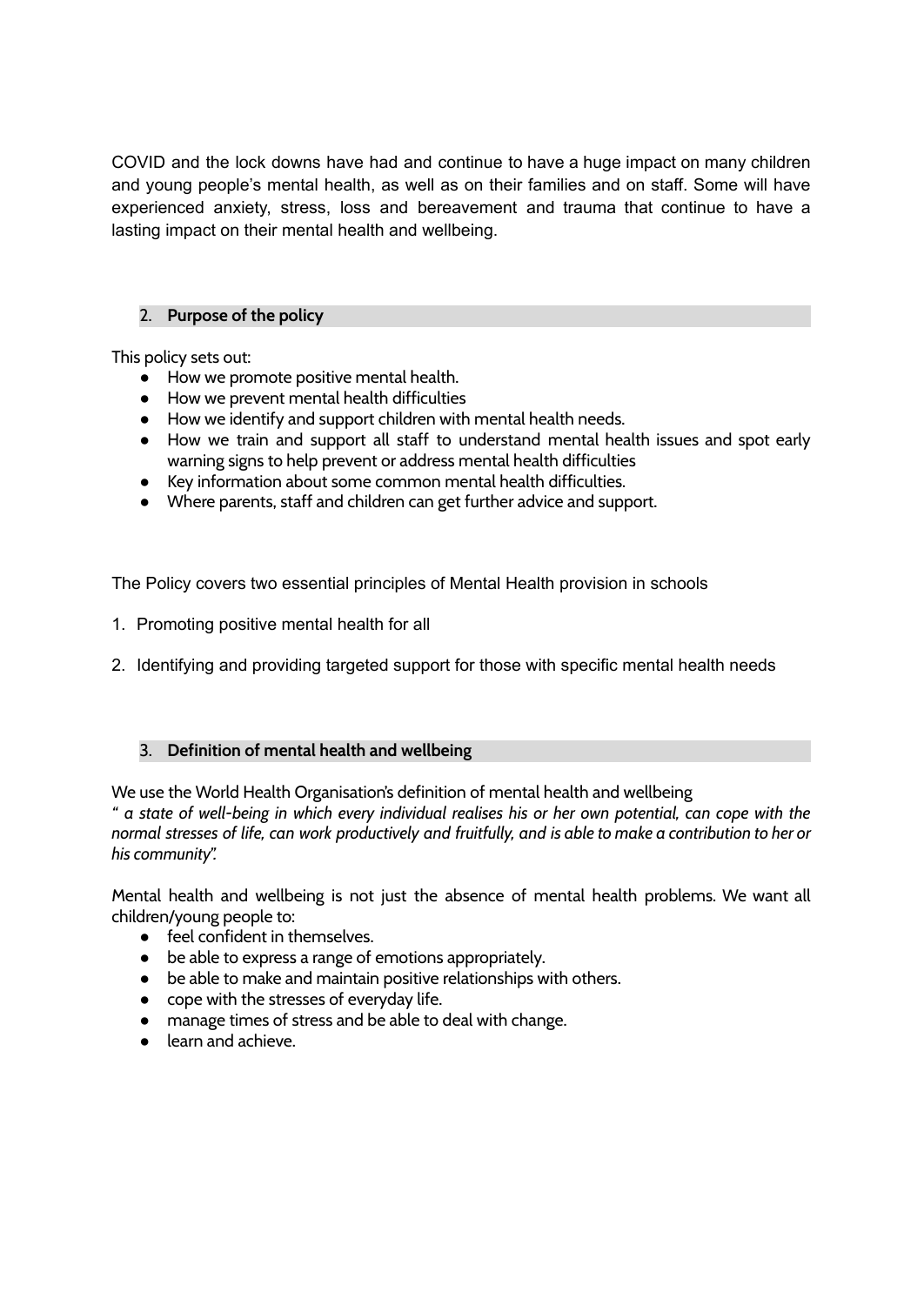#### 4. **How the policy was developed and who was consulted**

The development of this policy was led by our Pastoral Lead for Social, Emotional & Mental Health Needs and our AHT Inclusion, in consultation with children, staff, parents and carers, the school nurse and local mental health professionals Child and Adolescent Mental Health Service (CAMHS) and Educational Psychologists. We use the Camden example policy as the basis of our policy.

In line with the school's process for policy development, the policy was discussed and approved by governors.

In developing this policy we have taken account of:

- State of the Nation 2020: Children and Young People's Wellbeing
- Teaching about mental health and wellbeing PSHE Association 2019
- Promoting and supporting mental health and wellbeing in schools and colleges DfE 2021
- Mental Health and Behaviour in schools DfE 2018
- Camden's example Mental Health and Wellbeing Policy March 2022
- Promoting children and young people's mental health and wellbeing Public Health England 2021

#### 5. **Links to other policies**

This policy links to our policies on Safeguarding, Medical Needs, Anti-Bullying, ,online safety, PSHE, SEND, staff code of conduct and Equalities. Links with the School's Trauma Informed Behaviour Policy are especially important because behaviour, whether it is disruptive, withdrawn, anxious, depressed or otherwise, may be related to an unmet mental health need.

#### 6. **A whole school approach to promoting positive mental health**

We take a whole school approach to promoting positive mental health that aims to help children become more resilient, happy and successful and to prevent difficulties before they arise or worsen..

This encompasses seven aspects (that incorporate Public Health England's 8 principles of a whole school approach)

- 1. Creating an ethos, policies and behaviours that support mental health and resilience, and which everyone understands, including leadership and management that supports and champions efforts to promote emotional health and wellbeing and listen to the views of pupils
- 2. Helping children to develop social relationships, support each other and seek help when they need it.
- 3. Helping children to be resilient learners.
- 4. Teaching children social and emotional skills and an awareness of mental health.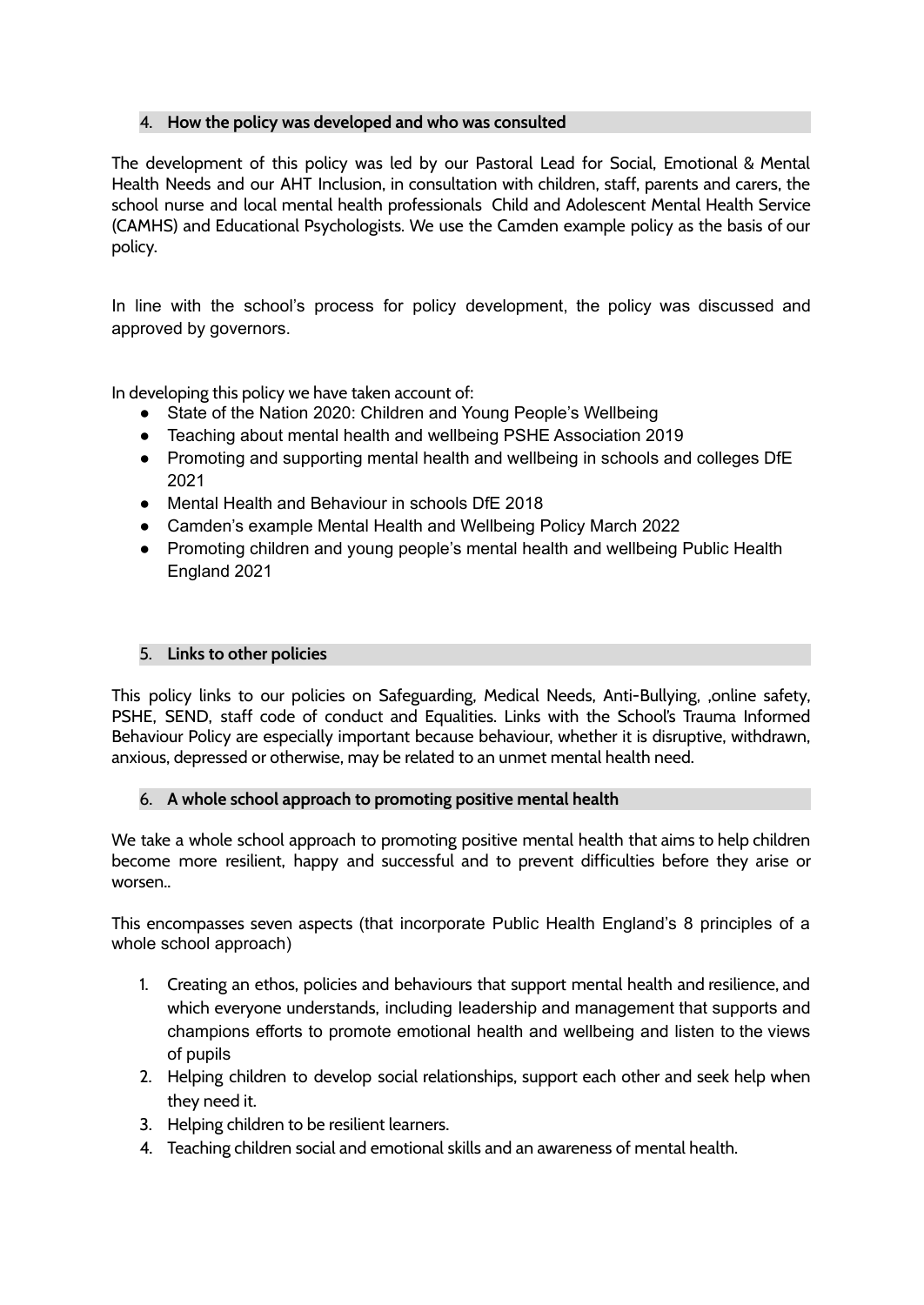- 5. Early identification of children who have mental health needs and planning support to meet their needs, including working with specialist services and monitoring the impact of interventions
- 6. Effectively working with parents and carers.
- 7. Supporting and training staff to develop their skills and their own resilience.

We also recognise the role that stigma can play in preventing understanding and awareness of mental health difficulties and aim to create an open and positive culture that encourages discussion and understanding of mental health issues.The COVID-19 pandemic has highlighted the scale of mental health difficulties and our aim is to reduce the stigma surrounding mental health to ensure that everyone feels able to ask for help if they need to be able to talk about their feelings and manage their emotions.

Our whole school approach also takes account of the stress and trauma that some pupils and staff are feeling as a result of the pandemic and incorporates 5 principles that have been found to support recovery

- 1. A sense of safety
- 2. A sense of calm
- 3. A sense of control
- 4. Feeling of belonging and there are people that can provide support
- 5. Promoting hope

#### 7. **Staff roles and responsibilities, including those with specific responsibility**

We believe that all staff have a responsibility to promote positive mental health, and to understand about protective/ risk factors for mental health. Some children will require additional help and all staff should have the skills to look out for any early warning signs of mental health difficulties and ensure that children with mental health needs get early intervention and the support they need.

Our school has been involved in Camden's Trauma Informed Practice initiative. All our staff have had training and are especially aware of pupils who have experienced trauma or who have experienced significant loss or bereavement, including pupils who have joined schools as refugees or have had to leave schools and the impact in terms of loss, friendships and transitions. As a result of training, staff are more knowledgeable about the long-term impact of trauma on mental health and are able to identify the signs and symptoms of mental health difficulties and therefore better meet their needs.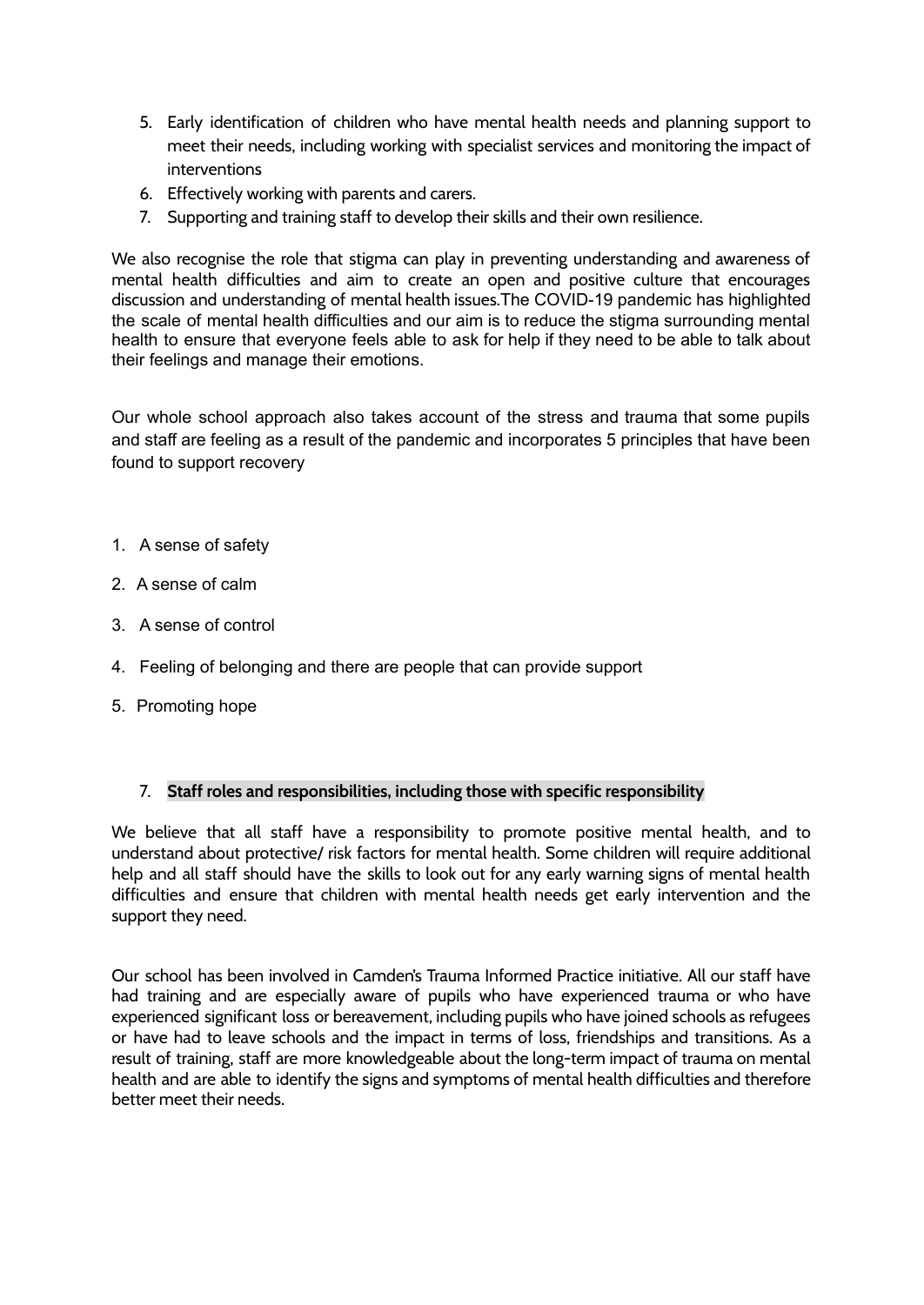Staff continue to be aware that all pupils' experiences of the COVID-19 pandemic are different and that some pupils require additional support over a longer period of time. It is critical that the impact on wellbeing should not be under-estimated, and staff are aware that even those pupils who demonstrated positive mental wellbeing before the pandemic, may now require additional support

All staff understand possible risk factors that might make some children more likely to experience problems, such as: physical long-term illness, having a parent who has a mental health problem, death and loss, including loss of friendships, family breakdown and bullying. They should also understand the factors that protect children from adversity, such as self-esteem, communication and problem-solving skills, a sense of worth and belonging and emotional literacy *(see appendix 1 on risk and protective factors).*

*Staff are aware that supporting pupils' recovery from the impact of the pandemic entails focusing on*

- *· Relationships-enabling pupils to build positive friendships*
- *· Recognition-noticing when pupils are in distress*
- *· Reflection-helping pupils reflect on their experiences*
- *· Regulation-helping pupils to self-regulate and use healthy coping strategies*
- *· Resilience-helping pupils cope with change and adversity and recover quickly*

**Our** Pastoral Lead

- Leads and works with other staff to coordinate whole school activities to promote positive mental health and wellbeing.
- Leads on PSHE( personal, social, health and economic) teaching about mental health.
- Provides advice and support to staff and organises training and updates.
- Provides coordination and signposting of mental health support
- Along with AHT (Inclusion) and SENDCo is the first point of contact with mental health services, and makes individual referrals to them.
- Is involved in strategic decision making around mental health across the school
- · Liaises with relevant staff including SENDCo, Designated Safeguarding Lead

We recognise that many behaviours and emotional difficulties can be supported within the school environment, or with advice from external professionals. Some children will need more intensive support at times, and there are a range of mental health professionals and organisations that provide support to children with mental health needs and their families.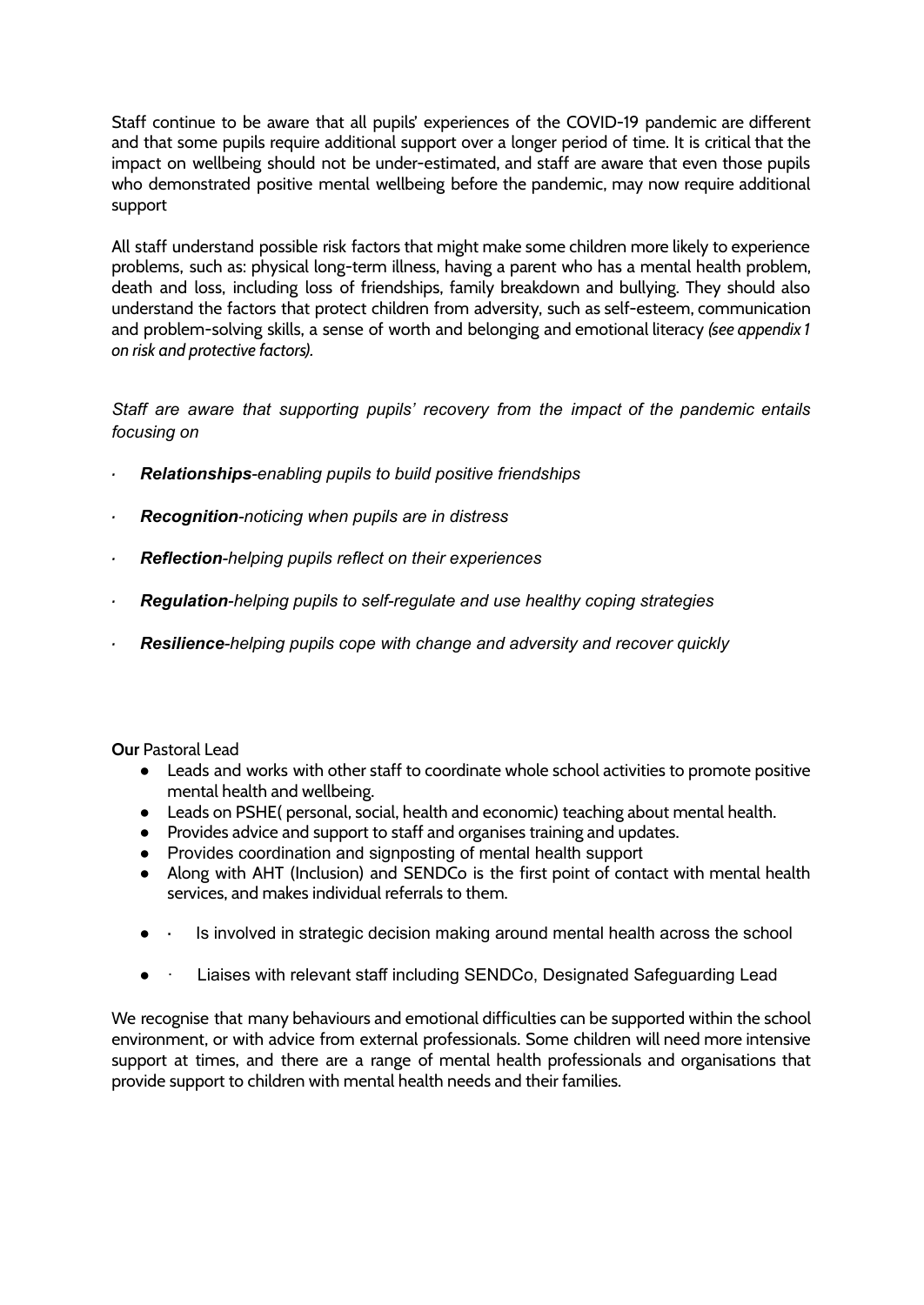Sources of relevant support include:

- Our own Senior Leadership Team
- Our own Inclusion Leadership Team
- Our Safeguarding/Child Protection Lead
- Our Phase Leaders
- School support staff employed to manage mental health needs of particular children
- Our AHT (Inclusion) and SENDCO help staff understand their responsibilities to children with special educational needs and disabilities (SEND), including children whose mental health problems mean they need special educational provision.
- Our Leader of Learning for Children, Families and the Community
- Our School Nurse
- Our Art Therapist & Music Therapist
- The psychotherapist from Camden's CAMHS
- Our TOPS (Tavistock outreach in primary schools) team who provide support to individuals and their families.

In addition we aim to support staff members' own wellbeing and resilience. We recognise that teaching can be a stressful job and that in order to support children effectively , staff must develop their own emotional capacity. We have a menu of whole school, targeted and specialist support for staff.

#### 8. **Supporting children's positive mental health**

We believe the School has a key role in promoting children's positive mental health and helping to prevent mental health difficulties. Our School has developed a range of strategies and approaches including:

#### *Pupil-led activities*

- Campaigns and assemblies to raise awareness of mental health.
- Friendship Squad a lunchtime group supporting younger children at lunchtime.
- Individual transition plans for children identified as feeling anxious regarding change
- School council who publicise key dates with posters etc
- Wellbeing tuck shop and fundraising led by the school council

#### *Transition programmes*

- Transition Programme to secondary schools which includes all Year 6 children having a staff mentor to support a smooth transition to secondary school
- Transition Programme for children new to school, including home visits, gradual build up to full-time and open afternoons.

#### *Class activities*

- Dojos, a mechanism where children can be praised for effort applied, tasks achieved and a collaborative attitude are given freely and work towards public praise.
- Worry boxes where children can anonymously share worries or concerns in class and select the adult they wish to talk to
- Mental health teaching programmes e.g. based on cognitive behavioural therapy
- Circle times
- We also have a 10 week Resilience Programme for Year 5, delivered by our Pastoral Lead, as well as weekly circle times to help children learn personal, social and emotional, communication and problem solving skills.
- A 4 week friendship/empathy programme for year 4, delivered by our Pastoral Lead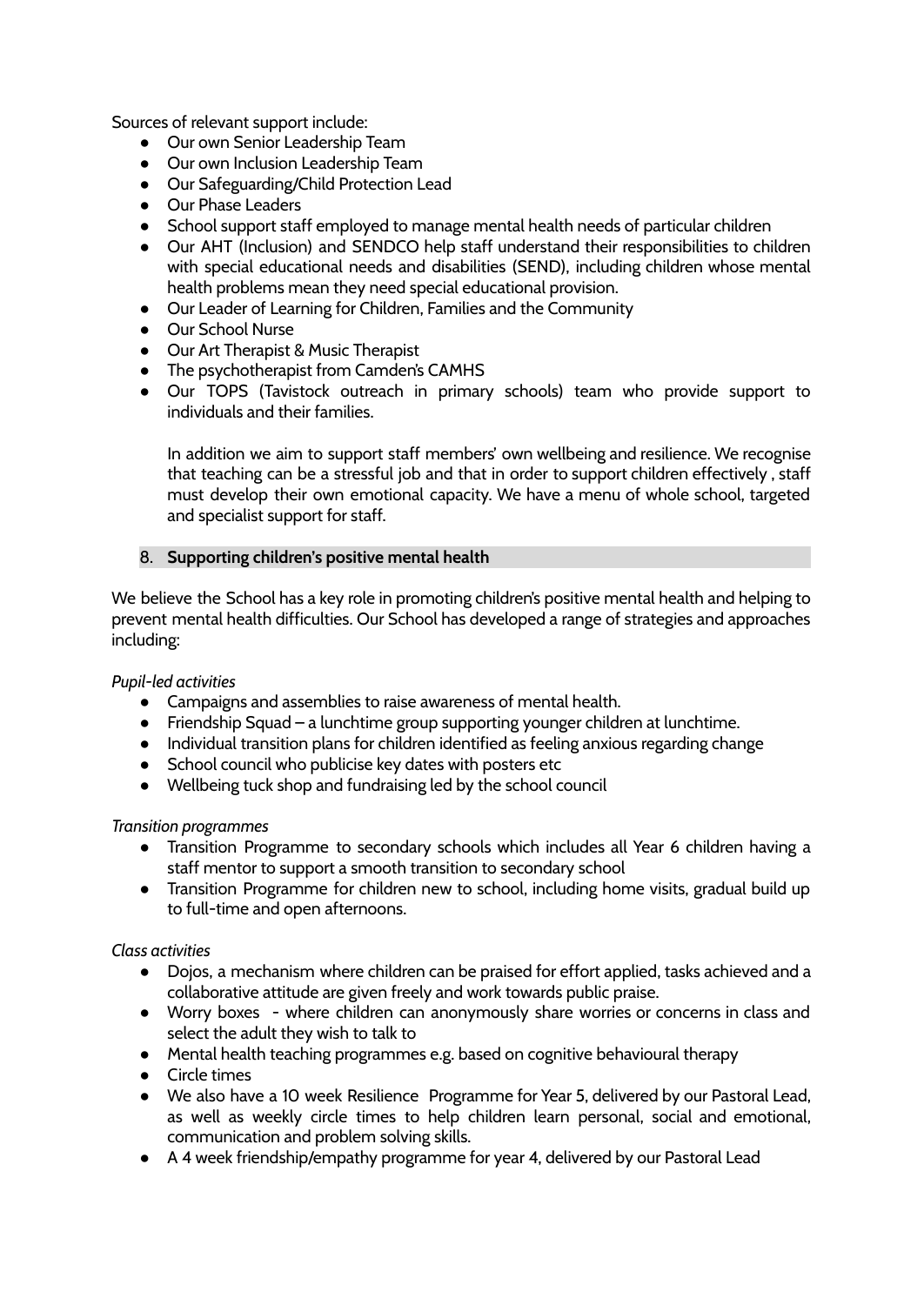#### *Whole school*

- Termly Mental Health breakfasts Pastoral Lead runs breakfasts for staff to talk about mental health issues and do ongoing promotion
- Wellbeing postbox
- Anti-bullying week and activities
- National Children's Mental Health Week/Mental Health Awareness Week
- Displays and information around the School about positive mental health and where to go for help and support
- A range of bespoke mental health leaflets
- **•** Growth Mindset
- Class charter
- Opportunities to do more physical activity and link being physically active to positive mental health eg daily mile

#### *Small group activities*

- Nurture classes for KS1
- Resilience Training
- Talkabout a small group intervention to improve children's communication skills around turn taking, dealing with issues, resolving conflict
- 1:1 Anna Freud ( 'I gotta feeling')
- Lego Therapy
- Dining Club

#### *Teaching about mental health and emotional wellbeing*

Through PSHE we teach the knowledge and social and emotional skills that will help children to be more resilient, understand about mental health and be less affected by the stigma of mental health difficulties.

#### **Children at EYFS learn**

- To begin to recognise and name one or two feelings
- How to calm down
- How their behaviour affects other people
- Begin to learn about empathy and understanding other people's feelings
- About change and loss and the associated feelings (including moving home, losing toys, pets or friends)
- Who to go to if they are worried

Key stage 1

- To recognise, name and describe feelings including good and not so good feelings
- Simple strategies for managing feeling
- How their behaviour affects other people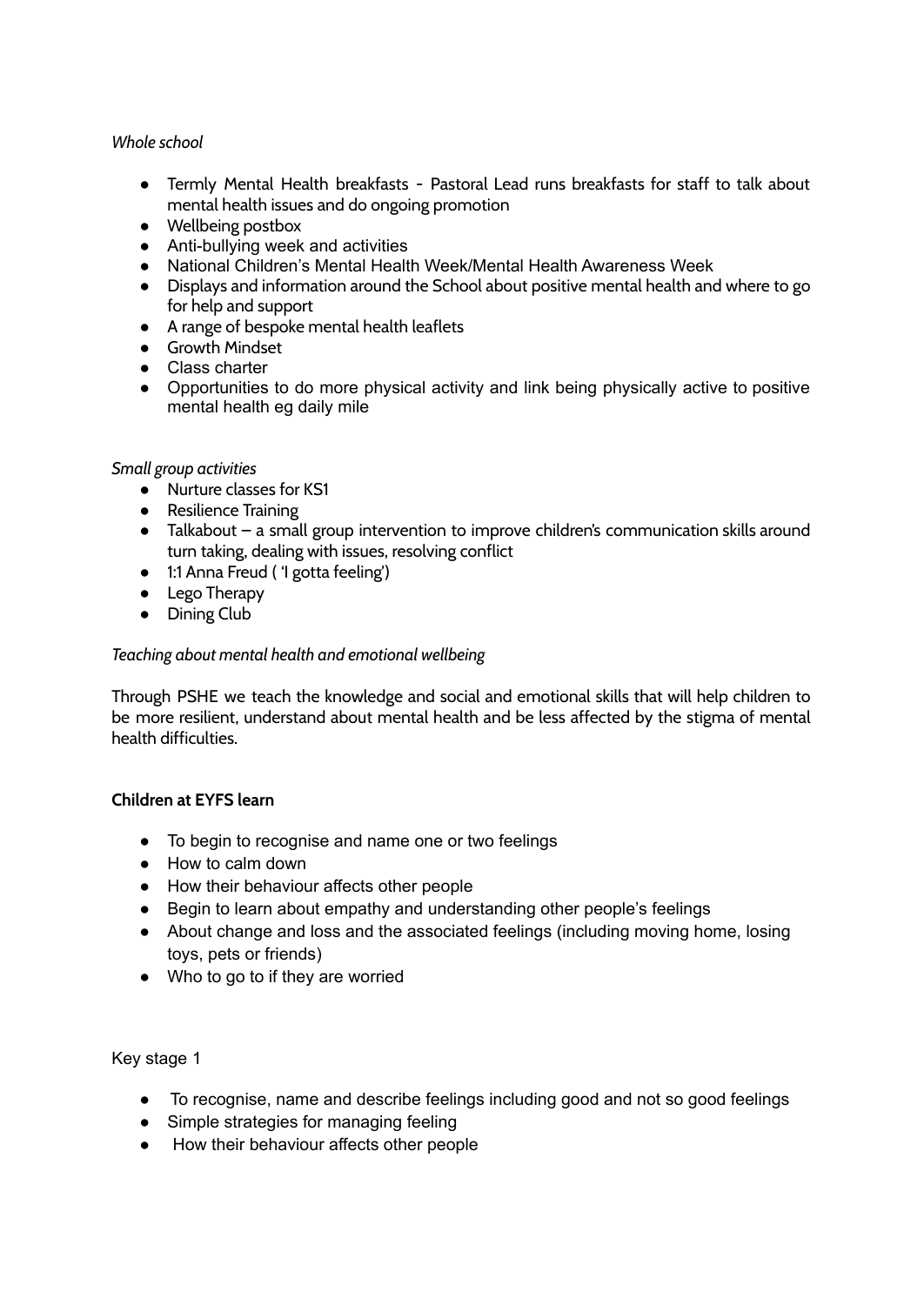- About empathy and understanding other people's feelings To cooperate and problem solve
- To motivate themselves and persevere
- How to calm down and self-regulate
- About change and loss and the associated feelings (including moving home, losing toys, pets or friends)
- The importance of talking about feelings and who to go to if they are worried
- About different types of teasing and bullying, that these are wrong and unacceptable
- How to resist teasing or bullying, if they experience or witness it, whom to go to and how to get help

#### **Key Stage 2 children learn:**

- What positively and negatively affects their mental and emotional health (including the media).
- The benefits to mental health of physical activity, time outdoors, community participation
- The importance of sufficient good quality sleep for good health and that a lack of sleep can affect mood and ability to learn
- That humans experience a range of emotions in relation to different experiences and situation
- Positive and healthy coping strategies.
- About good and not so good feelings.
- To describe the range and intensity of their feelings to others.
- To recognise and respond appropriately to a wide range of feelings in others.
- To recognise that they may experience conflicting emotions and when they might need to listen to their emotions or overcome them.
- About resilience.
- How to motivate themselves and bounce back if they fail at something.
- How to empathise and be supportive of others.
- About change, including transitions (between Key Stages and schools), loss, separation, divorce and bereavement.
- About the consequences of discrimination, teasing, bullying and aggressive behaviours (including online bullying, prejudice-based language), as well as how to respond and ask for help if they are victims of this themselves.
- About the importance of talking to someone and how to get help.
- About how to manage friendship problems positively

#### 9. **Identifying, referring and supporting children with mental health needs**

#### **Our approach:**

- Provide a safe environment to enable children to express themselves and be listened to.
- Ensure the welfare and safety of children are paramount.
- Identify appropriate support for children based on their needs.
- Involve parents and carers when their child needs support.
- Involve children in the care and support they have.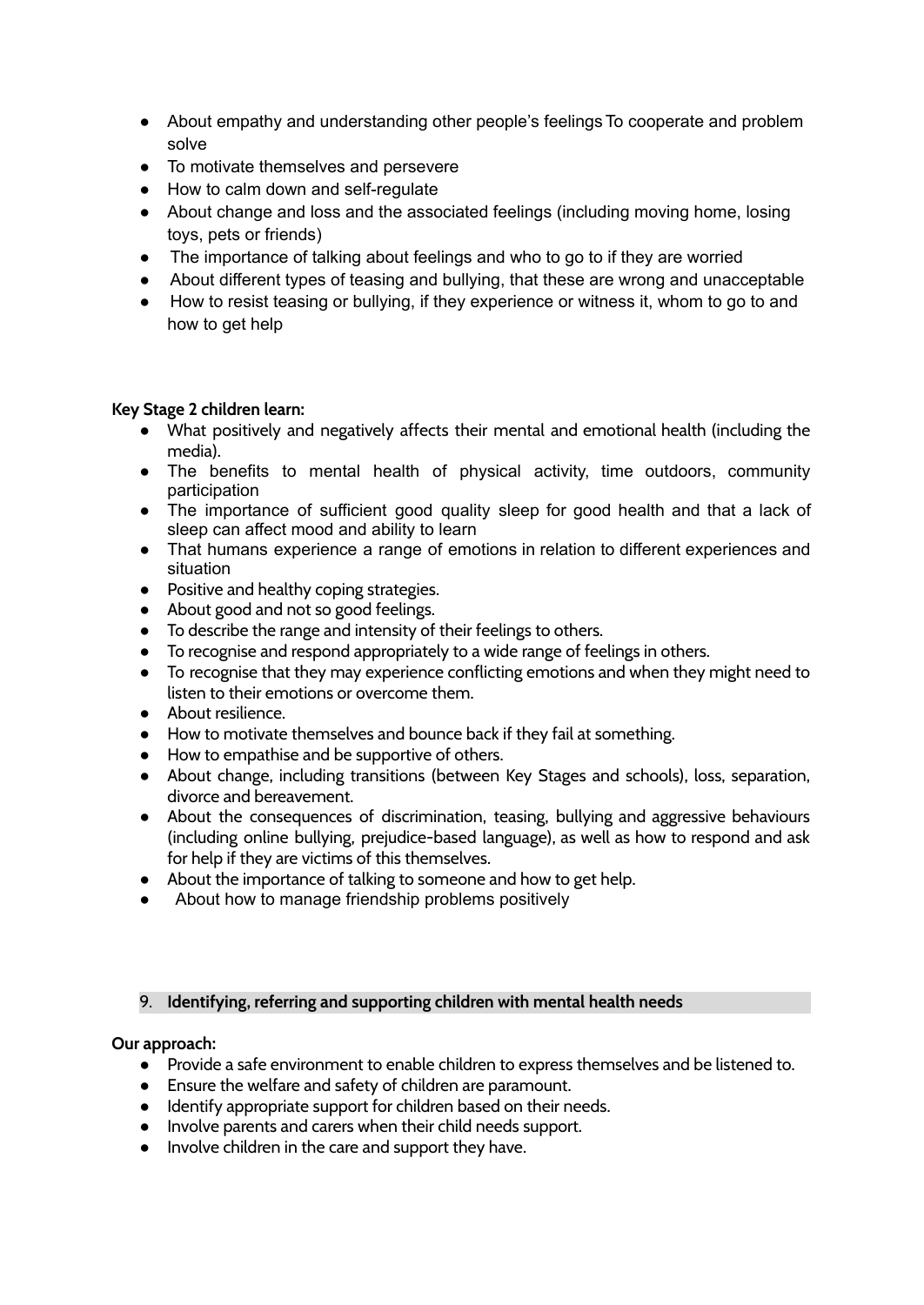● Monitor, review and evaluate the support with children and keep parents and carers updated.

#### **Early Identification**

Our identification system involves a range of processes. We aim to identify children with mental health needs as early as possible to prevent things getting worse. We do this in different ways including:

- SDQ (Strength and Difficulty Questionnaires),
- Analysing behaviour, exclusions, safeguarding concerns, visits to the medical room/school nurse, attendance and sanctions.
- Boxall standardised assessments.
- Staff report concerns about individual children to the relevant lead persons and upload onto My Concern.
- Worry boxes in each class for children to raise concerns which are checked by the Class Teachers and Pastoral Lead (these are anonymous but give an indication of needs in a particular class regularly).
- Pupil Progress Review meetings termly
- Regular meetings for staff to raise concerns.
- A parental information and health questionnaire on entry to the School.
- Gathering information from a previous school at transfer.
- Parental meetings in EYFS.
- Enabling children to raise concerns to any member of staff.
- Enabling parents and carers to raise concerns to any member of staff.
- Using pupil wellbeing questionnaires to identify concerns

All staff at Primrose Hill have had training on the protective and risk factors (see Appendix 1), types of mental health needs (see Appendix 2) and signs that might mean a pupil is experiencing mental health difficulty. Any member of staff concerned about a pupil will take this seriously and talk to the Pastoral Lead, AHT (Inclusion) or the SENDCO and representatives or number of staff from each KS who had external MHFA training.

These signs might include:

- Isolation from friends and family and becoming socially withdrawn.
- Changes in activity or mood or eating/sleeping habits.
- Falling academic achievement.
- Talking or joking about self-harm or suicide.
- Expressing feelings of failure, uselessness or loss of hope.
- Secretive behaviour.
- An increase in lateness or absenteeism.
- Not wanting to do PE or get changed for PE.
- Wearing long sleeves in hot weather.
- Physical signs of harm that are repeated or appear non-accidental.
- Repeated physical pain or nausea with no evident cause.
- Anxiety around the impact of social media, such as online bullying

Staff are aware that mental health needs, such as anxiety, might appear as non compliant, disruptive or aggressive behaviour which could include difficulties with attention or hyperactivity. This may be related to home problems, difficulties with learning, peer relationships or development.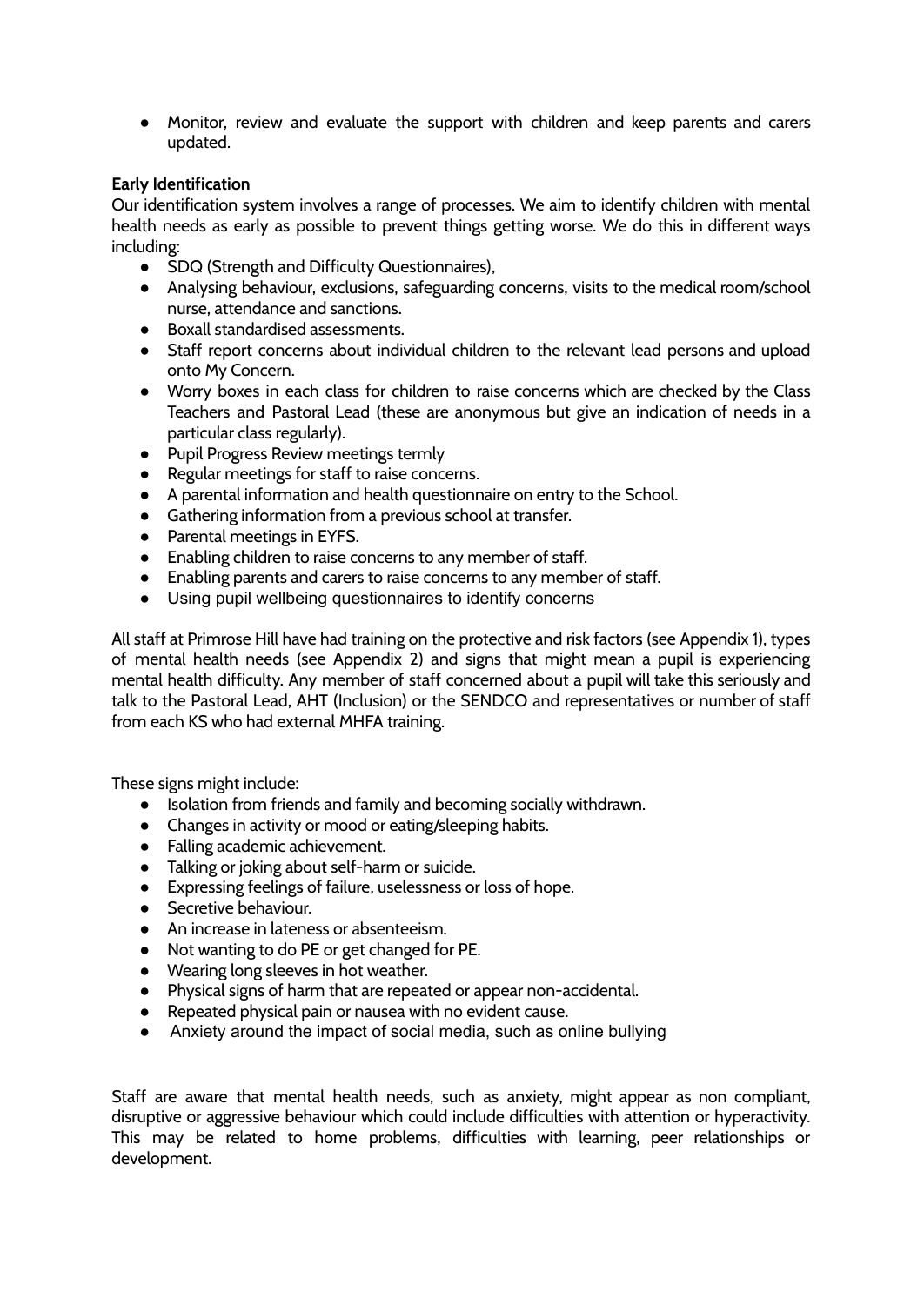If there is a concern that a pupil is in danger of immediate harm then the School's child protection procedures are followed. If there is a medical emergency then the School's procedures for medical emergencies are followed.

#### **Disclosures by children and confidentiality**

We recognise how important it is that staff are calm, supportive and non-judgemental to children who disclose a concern about themselves or a friend. The emotional and physical safety of our children is paramount and staff listen rather than advise. Staff make it clear to children that the concern will be shared with the Mental Health Lead or the Safeguarding Lead and recorded, in order to provide appropriate support to the pupil.

All disclosures are recorded and held on the pupil's confidential file, including date, name of pupil and member of staff to whom they disclosed, summary of the disclosure and next steps.

#### **Assessment, Interventions and Support**

All concerns are reported to the Pastoral Lead and recorded. We then implement our assessment system, which is based on levels of need to ensure that children get the support they need, either from within the School or from an external specialist service. Our aim is to put in place interventions as early as possible to prevent problems escalating.



| <b>Need</b>                   | Evidence-based<br>Intervention  | Monitoring              |  |
|-------------------------------|---------------------------------|-------------------------|--|
| The level of need is based on | Support-the kinds of<br>and     |                         |  |
| discussions at the regular    | intervention and<br>support     |                         |  |
| Inclusion meetings/panel with | provided will be decided in     |                         |  |
| key members of staff and      | consultation with key members   |                         |  |
| involves parents and children | of staff, parents and children  |                         |  |
|                               | For example                     |                         |  |
| Highest need Getting Risk     | CAMHS-assessment, 1:1 or family | All children needing    |  |
| Support/Getting more help     | support or treatment,           | targeted individualised |  |
| Those with complex needs      | consultation with school staff  | support will have an    |  |
| and risk and those that don't | and other agencies              |                         |  |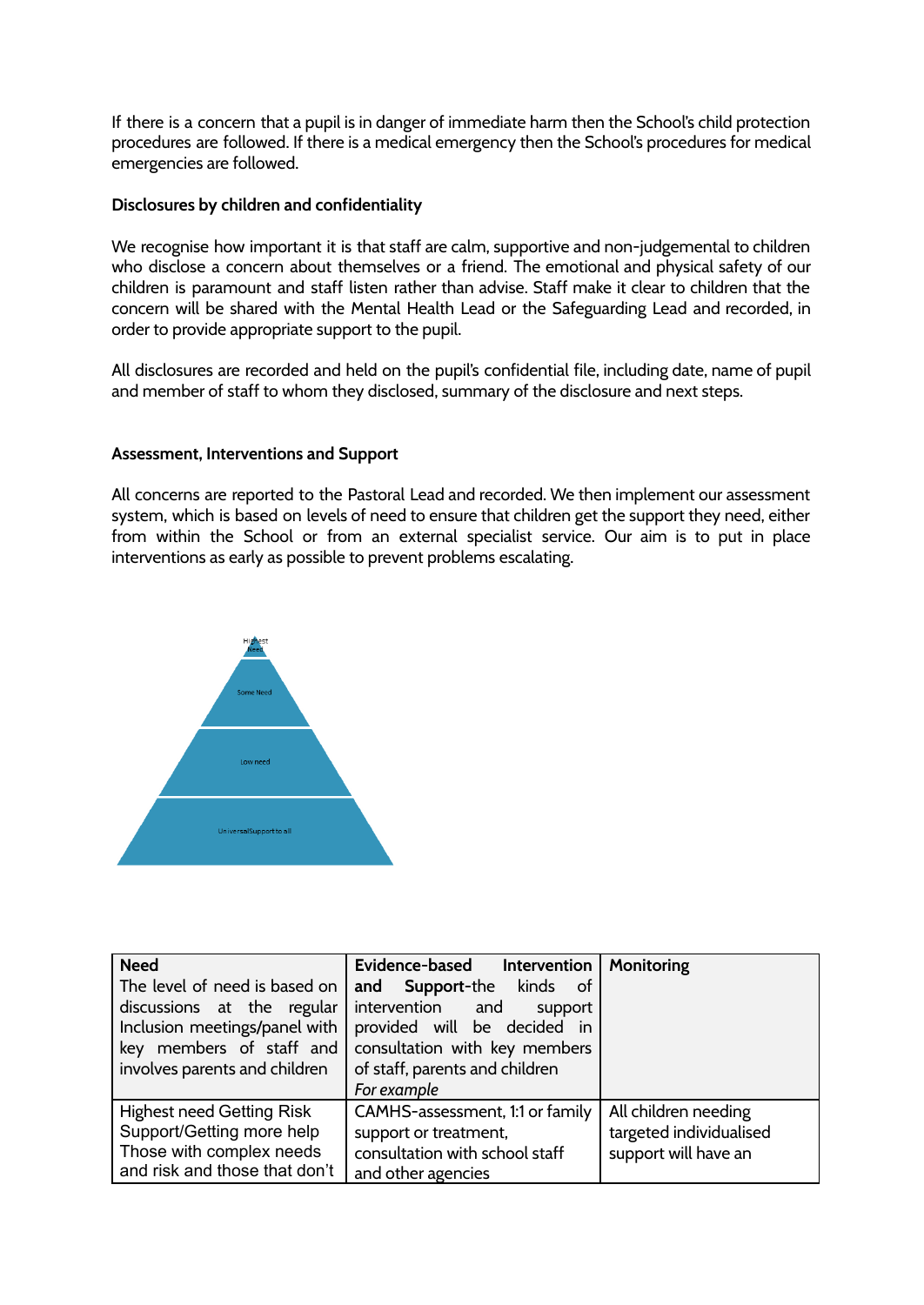| engage but have high need<br>or who need more                                                  | Other External agency support<br>Other interventions e.g. art                                                                                                                                          | Individual Wellbeing plan<br>drawn up setting out                                                                                                                                                                |
|------------------------------------------------------------------------------------------------|--------------------------------------------------------------------------------------------------------------------------------------------------------------------------------------------------------|------------------------------------------------------------------------------------------------------------------------------------------------------------------------------------------------------------------|
| specialised support                                                                            | therapy,                                                                                                                                                                                               | The needs of the<br>children                                                                                                                                                                                     |
|                                                                                                | <b>Referral to Camden Schools</b><br>Inclusion panel for educational<br>support                                                                                                                        | How the pupil will<br>be supported<br>Actions to provide<br>that support                                                                                                                                         |
|                                                                                                | If the school, professionals<br>and/or parents conclude that a<br>statutory education, health and<br>care assessment is required, we<br>refer to the SEND policy and<br>SEN School Information Report. | Any special<br>requirements<br>Children and parents/carers<br>will be involved in the plan.<br>The plan and interventions<br>are monitored, reviewed<br>and evaluated to assess the<br>impact e.g. through a pre |
| Some need/Getting help to<br>those who need some<br>support that can be<br>delivered in school | Access to in school nurture<br>group, family support worker,<br>school nurse, art therapy,<br>educational psychologist, 1:1                                                                            | and post Boxall profile and<br>if needed a different kind of<br>support can be provided.                                                                                                                         |
|                                                                                                | intervention, small group<br>intervention, skills<br>forlife/wellbeing programmes,<br>circle of friends.<br>Vulnerable children transition<br>support                                                  | The Care Plan is overseen<br>by the Pastoral Lead.                                                                                                                                                               |
| Low need                                                                                       | General support<br>E.g. School Nurse drop in, class teacher/Teaching Assistant,<br>Access to a supervised quiet room that pupils can go to if<br>feeling overwhelmed and in need of some quiet time    |                                                                                                                                                                                                                  |
|                                                                                                |                                                                                                                                                                                                        |                                                                                                                                                                                                                  |
|                                                                                                |                                                                                                                                                                                                        |                                                                                                                                                                                                                  |

Children are informed that the Pastoral Lead is available when a pupil is dissatisfied with the level of care and support.

# **Support for friends**

We recognise that when a pupil is experiencing mental health difficulties it can be challenging for their friends, who often want to help them but are not sure the best thing to do and can also be emotionally affected. In the case of eating disorders and self harm, it is possible that friends may learn unhealthy coping strategies from each other, and we will consider on a case by case basis what support might be appropriate including one to one and group support.

We will involve the pupil who is suffering and their parents and consider what is helpful for friends to know and what they should not be told, how they can best support, things they should avoid doing/saying which may inadvertently cause upset and warning signs that their friend needs help.

We will also make information available about where and how to access information and support for themselves and healthy ways of coping with the difficult emotions they may be feeling.

We have a Friendship Squad comprised of KS2 children who aim to support children's social/ play skills during the lunch period.

#### **Support for children after inpatient treatment**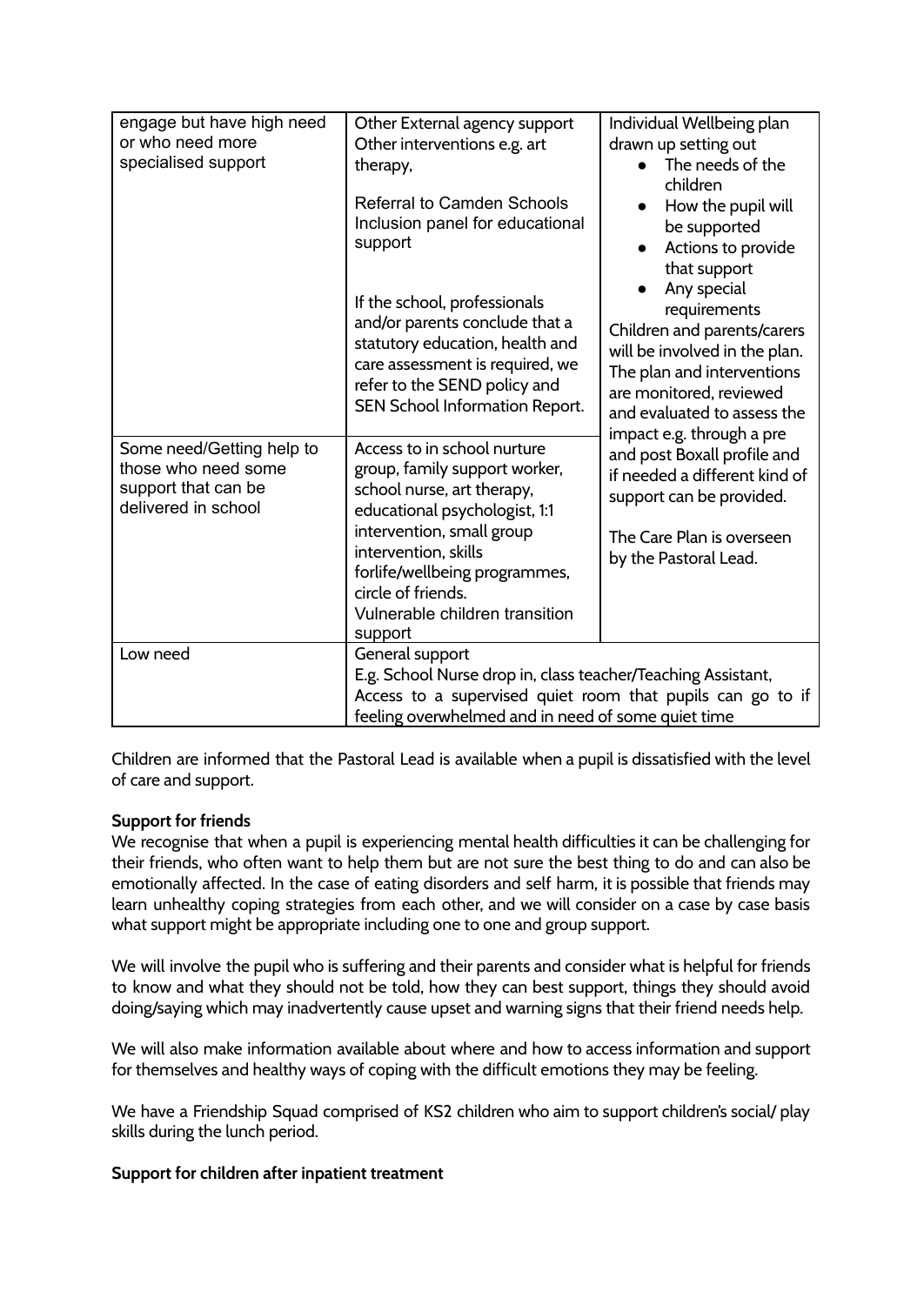We recognise that some children will need ongoing support and the Pastoral Lead will meet with children on a regular basis. We are careful not to "label" children with diagnoses without prior and sensitive consultation with family/carers and other relevant professionals.

We have a duty of care to support children and will seek advice from medical staff and mental health professionals on the best way to support children. We will carry out a risk assessment and produce an Individual Care Plan to support children to re-integrate successfully back to school.

When a child leaves an inpatient provision and is transitioning back to school, we discuss what needs to happen so the transition will be smooth and positive.

#### 10. **Working with specialist services to get swift access to the right specialist support and treatment**

In some cases a pupil's mental health needs require support from a specialist service. These might include anxiety, depression, self-harm and eating disorders.

We have access to a range of specialist services and during the support will have regular contact with the service to review the support and consider next steps, as part of monitoring the children' Individual Care Plan.

School referrals to a specialist service will be made by the Pastoral Lead, AHT (Inclusion) or the SENDCO following the assessment process and in consultation with the pupil and his/her parents and carers. Referrals will only go ahead with the consent of the pupil and parent/carer and when it is the most appropriate support for the pupil's specific needs.

| <b>Main Specialist Service</b>                        | <b>Referral process</b>                                             |
|-------------------------------------------------------|---------------------------------------------------------------------|
| Child and Adolescent Mental Health Service<br>(CAMHS) | Accessed through school, GP or self-referral                        |
| <b>Educational Psychologist</b>                       | Accessed through the Pastoral Lead, AHT<br>(Inclusion) or SENDCO    |
| TOPS (Tavistock outreach for primary schools)         | Accessed through CAMHS, Pastoral Lead, AHT<br>(Inclusion) or SENDCO |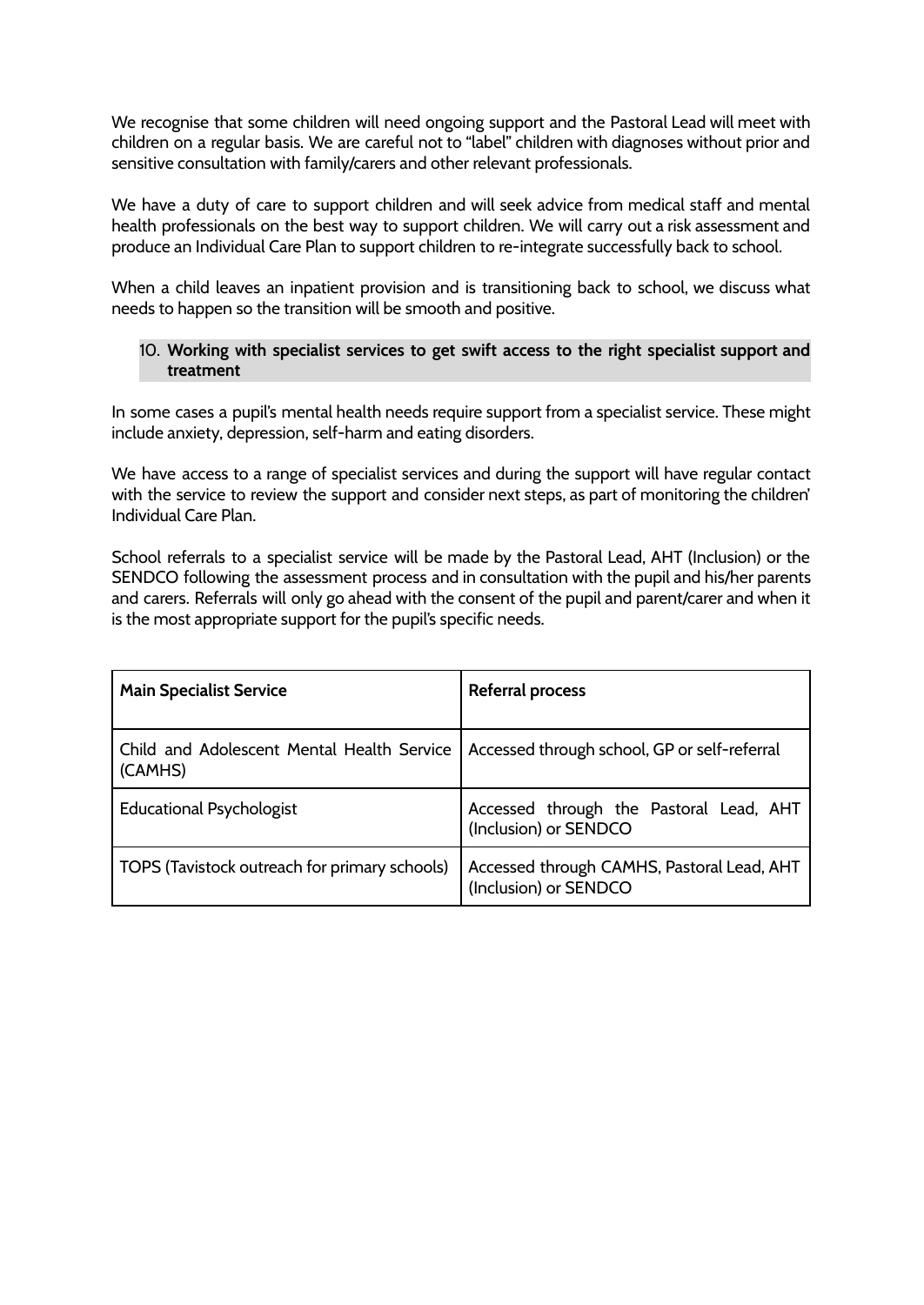# **SEND and Mental Health**

Persistent mental health difficulties may lead to children having significantly greater difficulty in learning than the majority of those of the same age. In some cases the child may benefit from being identified as having a special educational need (SEN)or disability.

#### 11. **Involving parents and carers**

#### *Promoting mental health*

We recognise the important role parents and carers have in promoting and supporting the mental health and wellbeing of their children, and in particular supporting children who do have mental health needs.

On first entry to the School, our parent's meeting includes a discussion on the importance of positive mental health for learning. We ask parents to inform us of any mental health needs their child has and any issues that they think might have an impact on their child's mental health and wellbeing, based on a list of risk factors pertaining to the child or family *(see appendix 1)*. It is very helpful if parents and carers can share information with the School so that we can better support their child from the outset. All information will be treated in confidence.

To support parents and carers:

- We organise a range of activities such as workshops on protective and risk factors, we advertise parenting groups in the newsletter, webinars and signpposting.
- We provide information and websites on mental health issues and local wellbeing and parenting programmes and have produced leaflets for parents on mental health and resilience, which can be accessed on the School website. The information includes who parents can talk to if they have concerns about their own child or a friend of their child and where parents can access support for themselves.
- We host parent workshops, alongside outside professionals, to provide guidance on supporting children's mental health and more in-depth information on subjects such as, stress and anxiety
- We include the mental health topics that are taught in the PSHE curriculum section, on the School website
- When children start school, all parents and carers are given our mental health and resilience leaflet that includes information on how parents can support their child's mental health and where to go for help and support.

#### *Supporting parents and carers with children with mental health needs*

We are aware that parents and carers react in different ways to knowing their child has a mental health difficulties and we will be sensitive and supportive. We also aim to reassure by explaining that mental health difficulties are common, that the school has experience of working with similar issues and that help and advice are available.

When a concern has been raised, the School will: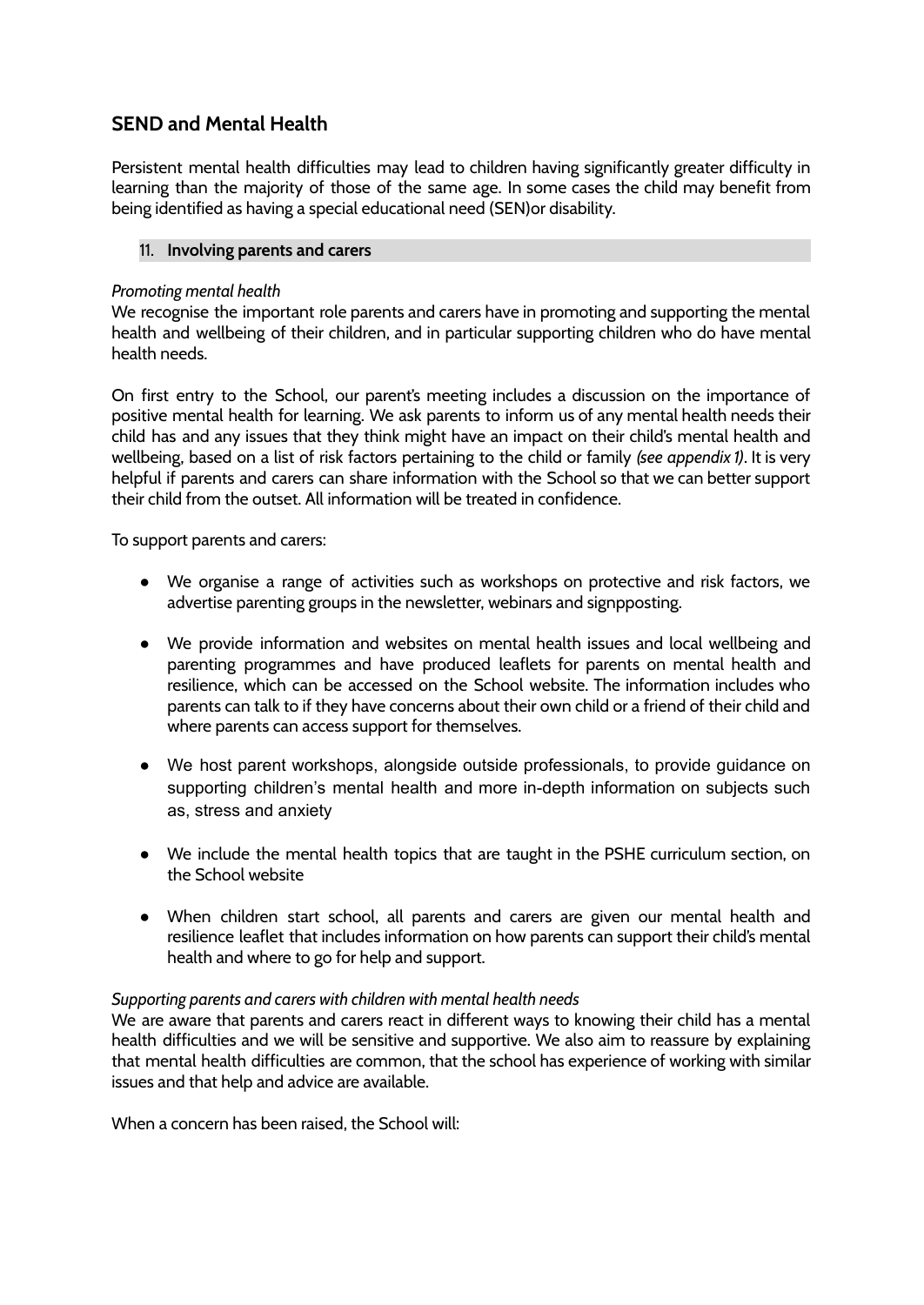- Contact parents and carers and meet with them (*In almost all cases, parents and carers will be involved in their children's interventions, although there may be circumstances when this may not happen, such as where child protection issues are identified.)*
- Offer information to take away and places to seek further information
- Be available for follow up calls.
- Make a record of the meeting.
- Agree a mental health Individual Care Plan including clear next steps.
- Discuss how the parents and carers can support their child.
- Keep parents and carers up to date and fully informed of decisions about the support and interventions provided.

Parents and carers will always be informed if their child is at risk of danger and children may choose to tell their parents and carers themselves. We give older children the option of informing their parents and carers about their mental health needs for themselves or of accompanying and supporting them to do so.

We make every effort to support parents and carers to access services where appropriate. Our primary concern is the children, and in the rare event that parents and carers are not accessing services we will seek advice from the Local Authority. We also provide information for parents and carers to access support for their own mental health needs.

#### 12. **Involving children**

Every year we train up a group of children as our Friendship Squad who lead on supporting peers during unstructured playtimes.

We seek pupil's views about our approach, curriculum and in promoting whole school mental health activities.

We always seek feedback from children who have had support to help improve that support and the services they received.

We will be training a group of children to be wellbeing champions in the summer term

#### 13. **Supporting and training staff**

Our aim is both to support staff to be confident and skilled to support the mental health of children and young people but also to support staff's own wellbeing.

We want all staff to be confident in their knowledge of mental health and wellbeing and to be able to promote positive mental health and wellbeing, identify mental health needs early in children and know what to do and where to get help. Our Pastoral Lead is a qualified 'mental health first aider' and a number of our staff have completed the 1-2 days course on mental health first aid.

Supporting and promoting the mental health and wellbeing of staff is an essential component of a healthy school and we promote opportunities to maintain a healthy work life balance and wellbeing, such as celebrating Time to Talk Day, staff craft club, and our Staff Council (responsible for organising team building events both physical and non physical). We have 'duvet week' to ensure all staff leave work early for at least one week, to support that work-life balance. Staff also have access to Camden's counselling service and receive annual appraisal targets.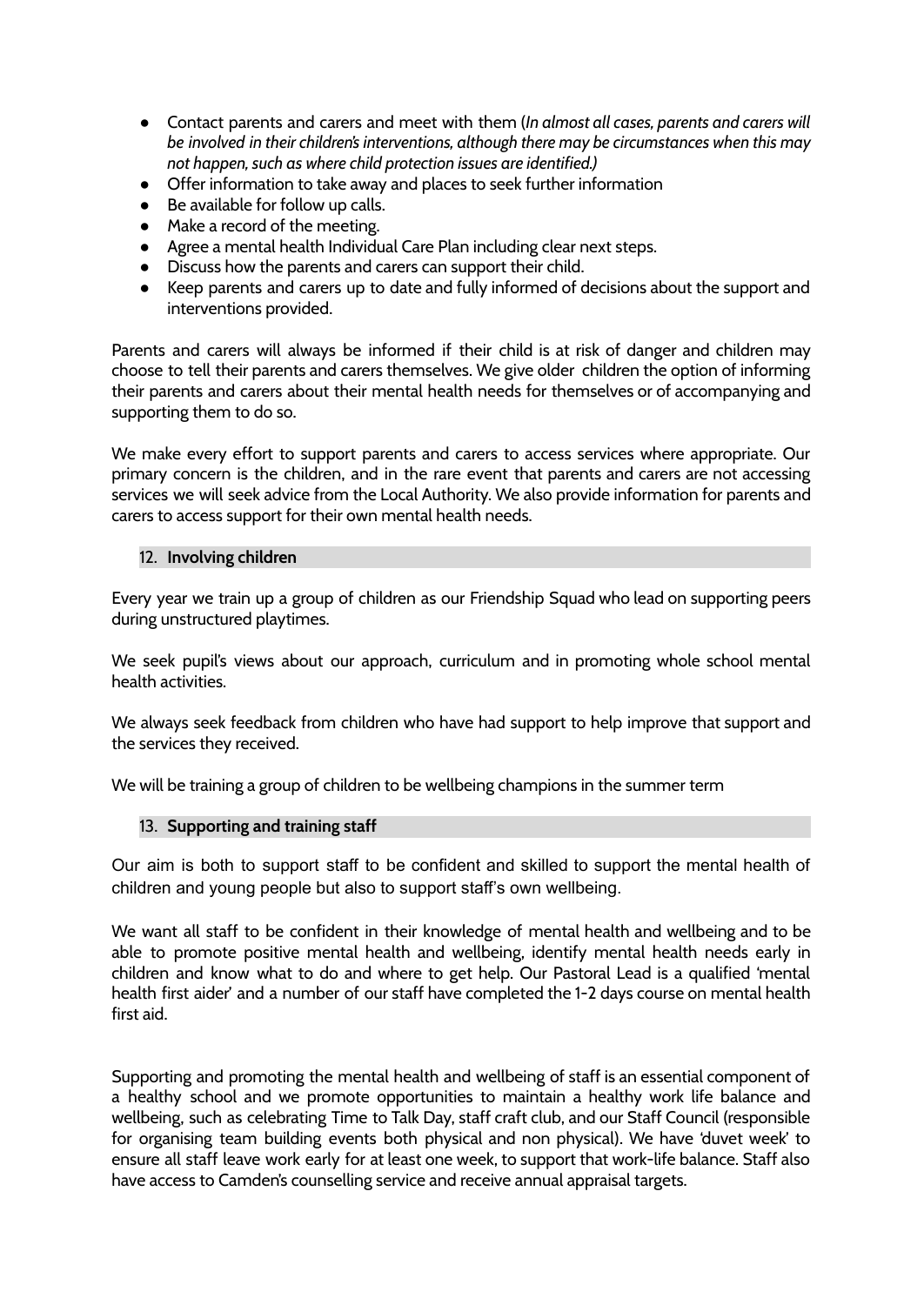Staff questionnaires are used to help identify concerns and opportunities to improve our staff wellbeing provision.

#### **Wellbeing strategies that support all staff**

- Regular meetings or drop in times with SLT, half-termly meeting with key stage leaders and opportunities to meet and discuss concerns with their line manager
- Regular wellbeing check-in's led by SLT and line managers
- Training, including INSET days, support staff meetings and access to Camden's wellbeing and mental health workshops and support to staff programme
- Wellbeing breakfasts every term and end of term social events
- Regular information updates on mental health and wellbeing
- Staff noticeboard
- Annual wellbeing surveys and suggestion box
- Buddy scheme for new staff
- Opportunity to discuss wellbeing as part of twice yearly performance reviews
- Peer supervision and problem-solving discussions
- Information on mental health on the school's shared drive

#### **Where staff need additional support they have access to:**

- Advice in the staff handbook and staff section of the school website
- Art Therapy (3 staff)
- Camden counselling service and other free mental health support
- A Wellbeing room-2 dedicated spaces for staff to relax and eat
- Structured support and supervision

#### 14. **Monitoring and Evaluation**

The mental health and wellbeing policy is on the school website and hard copies are available to parents and carers from the school office. All mental health professionals are given a copy before they begin working with the school as well as external agencies involved in our mental health work.

The policy is monitored at an annual review meeting led by thePastoral Lead and involves staff with a responsibility for mental health, including specialist services supporting the school and governors.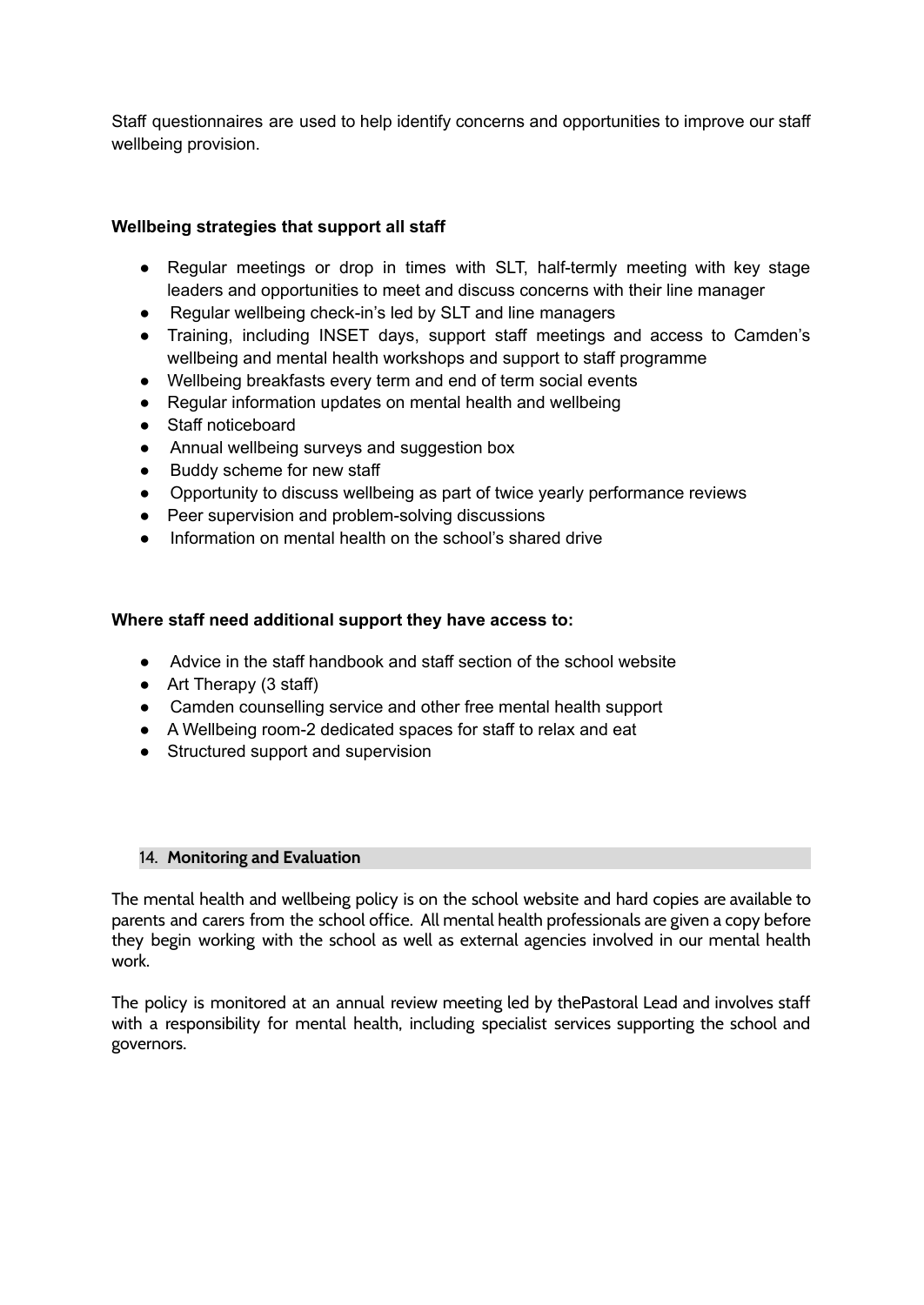# Appendices

| Appendix 1 Protective and Risk factors (adapted from Mental Health and Behaviour DfE March 2016) |
|--------------------------------------------------------------------------------------------------|
|--------------------------------------------------------------------------------------------------|

| <b>Risk Factors</b> |                                                                                                                                                                                                                                                                                                                                                                                                                                                                                                                               | <b>Protective Factors</b>                                                                                                                                                                                                                                                                               |  |
|---------------------|-------------------------------------------------------------------------------------------------------------------------------------------------------------------------------------------------------------------------------------------------------------------------------------------------------------------------------------------------------------------------------------------------------------------------------------------------------------------------------------------------------------------------------|---------------------------------------------------------------------------------------------------------------------------------------------------------------------------------------------------------------------------------------------------------------------------------------------------------|--|
| In the Child        | Genetic influences<br>Low IQ and learning<br>disabilities<br>Specific development delay<br>$\bullet$<br>or neurodiversity<br>Difficult temperament<br><b>Communication difficulties</b><br>Physical illness<br>Academic failure<br>Low self-esteem                                                                                                                                                                                                                                                                            | Secure attachment<br>experience<br>Outgoing temperament as<br>an infant<br>Good communication skills,<br>sociability<br>Being a planner and having<br>a belief in control<br>Humour<br>A positive attitude<br>Experiences of success and<br>achievement<br>Faith or spirituality<br>Capacity to reflect |  |
| In the<br>Family    | Overt parental conflict<br>$\bullet$<br>including domestic violence<br>Family breakdown (including<br>where children are taken into<br>care or adopted)<br>Inconsistent or unclear<br>discipline<br>Hostile and rejecting<br>$\bullet$<br>relationships<br>Failure to adapt to a child's<br>$\bullet$<br>changing needs<br>Physical, sexual, emotional<br>abuse or neglect<br>Parental psychiatric illness<br>Parental criminality, alcoholism<br>or personality disorder<br>Death and loss - including loss<br>of friendship | At least one good parent-child<br>$\bullet$<br>relationship (or one supportive<br>adult)<br>Affection<br>$\bullet$<br>Clear, consistent discipline<br>$\bullet$<br>Support for education<br>$\bullet$<br>Supportive long term<br>$\bullet$<br>relationship or the absence of<br>severe discord          |  |
| In the<br>School    | Bullying (including online)<br>$\bullet$<br>Discrimination<br>Breakdown in or lack of positive<br>friendships<br>Deviant peer influences<br>$\bullet$<br>Peer pressure<br>Peer on peer abuse<br>Poor pupil to teacher<br>relationships                                                                                                                                                                                                                                                                                        | Clear policies on behaviour<br>$\bullet$<br>and bullying<br>Staff code of conduct<br>'Open door' policy for children<br>to raise problems<br>A whole-school approach to<br>promoting good mental<br>health<br>Good pupil to teacher/school<br>staff relationships                                       |  |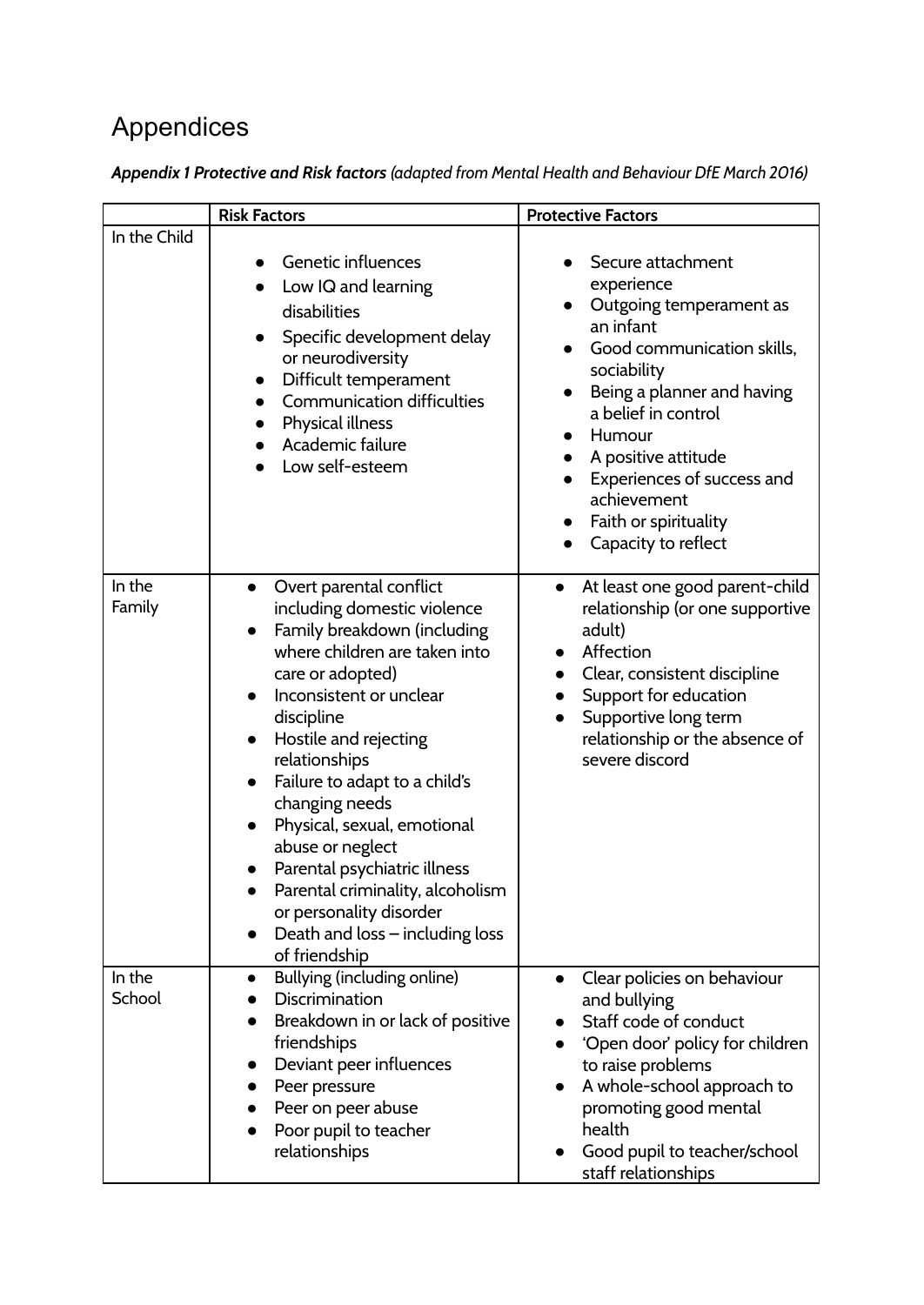|                     |                                                                                                                                                                                                                                                                                                                                                                                                          | Positive classroom<br>management<br>A sense of belonging<br>Positive peer influences<br>Positive friendships<br>Effective safeguarding and<br><b>Child Protection policies</b><br>An effective early help process<br>$\bullet$<br>Understand their role in and<br>be part of effective<br>multi-agency working<br>Appropriate procedures to<br>ensure staff are confident and<br>can raise concerns about<br>policies and processes, and<br>know they will be dealt with<br>fairly and effectively |
|---------------------|----------------------------------------------------------------------------------------------------------------------------------------------------------------------------------------------------------------------------------------------------------------------------------------------------------------------------------------------------------------------------------------------------------|----------------------------------------------------------------------------------------------------------------------------------------------------------------------------------------------------------------------------------------------------------------------------------------------------------------------------------------------------------------------------------------------------------------------------------------------------------------------------------------------------|
| In the<br>Community | Socio-economic disadvantage<br>$\bullet$<br>Homelessness<br>Disaster, accidents, war or other<br>overwhelming events<br><b>Discrimination</b><br>$\bullet$<br>Other significant life events<br>$\bullet$<br>Exploitation, including by<br>criminal gangs and organised<br>crime groups, trafficking, online<br>abuse, secual exploitation and<br>the influence of extremism<br>leading to radicalisation | Wider supportive network<br>$\bullet$<br>Good housing<br>High standard of living<br>High morale school with<br>positive policies for behaviour,<br>attitudes and anti-bullying<br>Opportunities for valued social<br>roles<br>Range of sport/leisure activities                                                                                                                                                                                                                                    |

# *Appendix 2 Specific mental health needs most commonly seen in school-aged children*

For information see Annex C Main Types of Mental Health Needs Mental Health and Behaviour in School DfE March 2018 <https://www.gov.uk/government/publications/mental-health-and-behaviour-in-schools--2>

Annex C includes definitions, signs and symptoms and suggested interventions for

- Anxiety (including panic attacks, phobias and Obsessive Compulsive Disorder OCD)
- Depression
- Eating Disorders
- Substance Misuse
- Self Harm

# *Appendix 3 Where to get information and support*

*For support on specific mental health needs* Anxiety UK [www.anxietyuk.org.uk](http://www.anxietyuk.org.uk) OCD UK [www.ocduk.org](http://www.ocduk.org) Depression Alliance [www.depressoinalliance.org](http://www.depressoinalliance.org) Eating Disorders [www.b-eat.co.uk](http://www.b-eat.co.uk) and [www.inourhands.com](http://www.inourhands.com) National Self-Harm Network [www.nshn.co.uk](http://www.nshn.co.uk)